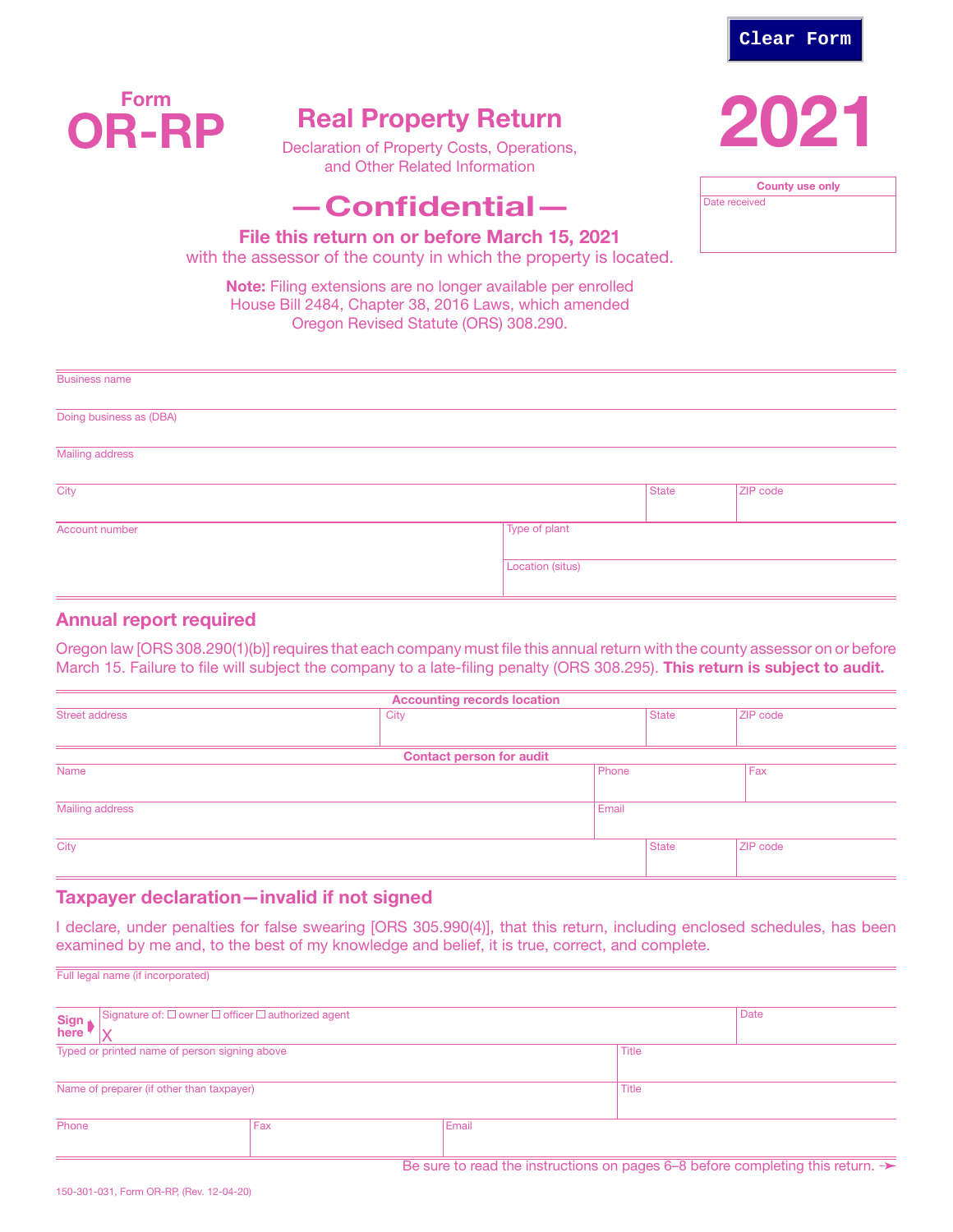# 2021 Real Property Schedules

Reporting period is January 1, 2020–December 31, 2020

You must complete a Real Property Schedule for each real property account listed on the front of this return. Include a listing where space is insufficient.

Company name:

Real property account number:

(Only one account per page)

# Schedule 1: Buildings, structures, and yard improvements

(If building is leased, use this schedule to report leasehold improvements)

## Schedule 1-A: Completed additions (See instructions, page 8)

| $\mathbf{1}$ .<br>Description | 2.<br><b>Starting</b><br>date | 3.<br>Completion<br>date | 4.<br>Costs reported<br>in prior years | 5. Costs for current<br>reporting period not<br>previously reported | 6.<br>Total completed cost |
|-------------------------------|-------------------------------|--------------------------|----------------------------------------|---------------------------------------------------------------------|----------------------------|
|                               |                               |                          |                                        |                                                                     |                            |
|                               |                               |                          |                                        |                                                                     |                            |
|                               |                               |                          |                                        |                                                                     |                            |
|                               |                               |                          |                                        |                                                                     |                            |
|                               |                               |                          |                                        |                                                                     |                            |
|                               |                               |                          |                                        |                                                                     |                            |

### Schedule 1-B: Retirements (See instructions, page 8)

| 1.<br>Description | 2.<br>Date of construction<br>or acquisition | IЗ.<br>Date<br>retired | 4.<br>Status of<br>property | 5.<br>Total<br>original cost |
|-------------------|----------------------------------------------|------------------------|-----------------------------|------------------------------|
|                   |                                              |                        |                             |                              |
|                   |                                              |                        |                             |                              |
|                   |                                              |                        |                             |                              |
|                   |                                              |                        |                             |                              |
|                   |                                              |                        |                             |                              |
|                   |                                              |                        |                             |                              |

## Schedule 1–C: Under construction on January 1 (See instructions, page 8)

| -1.<br>Description | 2.<br><b>Starting</b><br>date | $3.$ Estimated $ 4.$<br>completion<br>date | Costs reported in<br>prior year returns | 5.<br>Costs for current<br>reporting period not<br>previously reported | 6.<br><b>Estimated total</b><br>completed cost |
|--------------------|-------------------------------|--------------------------------------------|-----------------------------------------|------------------------------------------------------------------------|------------------------------------------------|
|                    |                               |                                            |                                         |                                                                        |                                                |
|                    |                               |                                            |                                         |                                                                        |                                                |
|                    |                               |                                            |                                         |                                                                        |                                                |
|                    |                               |                                            |                                         |                                                                        |                                                |
|                    |                               |                                            |                                         |                                                                        |                                                |
|                    |                               |                                            |                                         |                                                                        |                                                |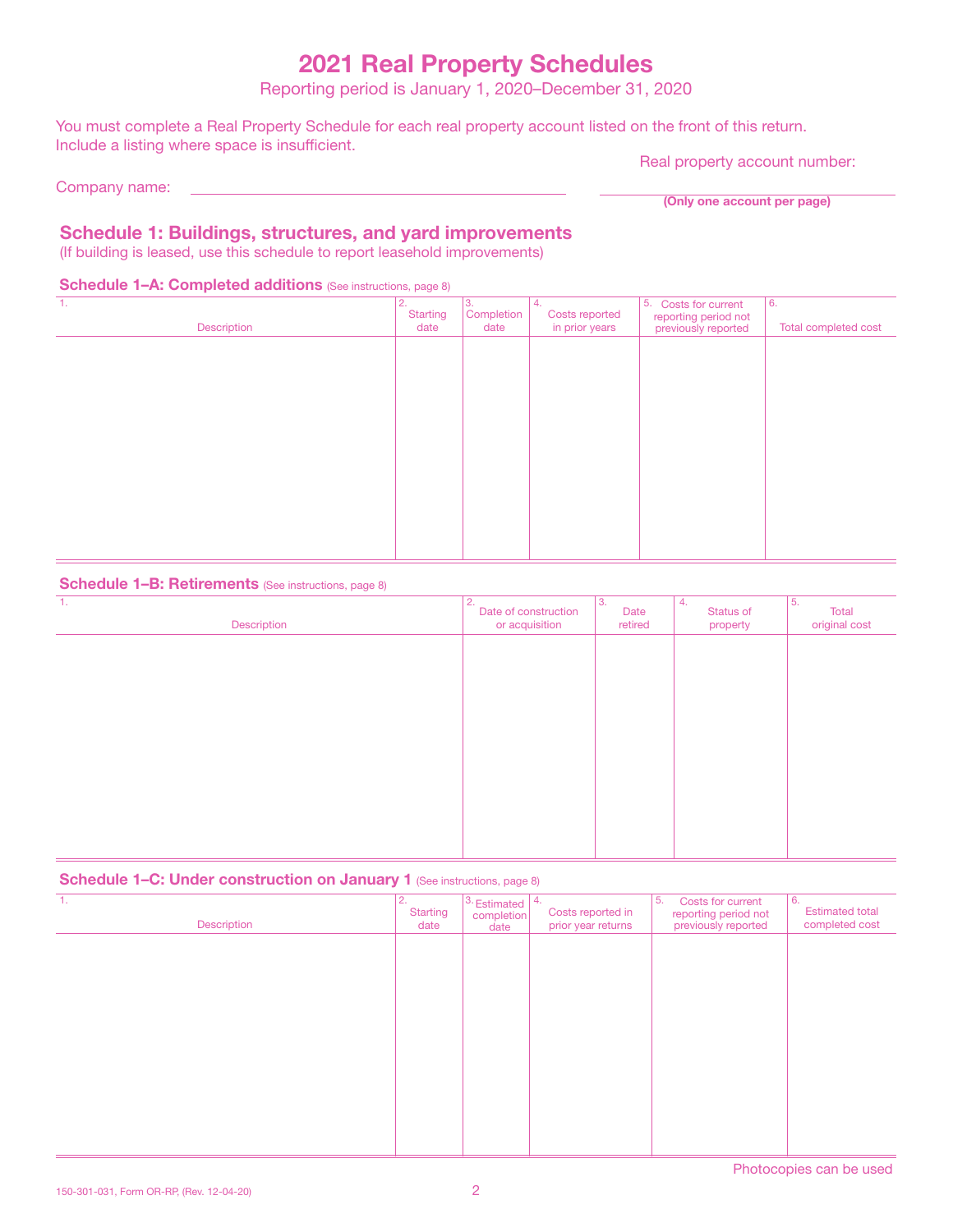#### (Only one account per page)

# Schedule 2: Machinery and equipment

# Schedule 2-A: Completed additions (See instructions, page 8)

| п.<br>Asset no. | 2.<br>Description<br>(name, model, location within plant) | 3.<br>Starting<br>date | 4.<br>Completion<br>date | 5.<br>Costs reported<br>in prior years | 6.<br>Costs for current<br>reporting period not<br>previously reported | $\overline{7}$ .<br>Total completed cost |
|-----------------|-----------------------------------------------------------|------------------------|--------------------------|----------------------------------------|------------------------------------------------------------------------|------------------------------------------|
|                 |                                                           |                        |                          |                                        |                                                                        |                                          |
|                 |                                                           |                        |                          |                                        |                                                                        |                                          |
|                 |                                                           |                        |                          |                                        |                                                                        |                                          |
|                 |                                                           |                        |                          |                                        |                                                                        |                                          |
|                 |                                                           |                        |                          |                                        |                                                                        |                                          |
|                 |                                                           |                        |                          |                                        |                                                                        |                                          |
|                 |                                                           |                        |                          |                                        |                                                                        |                                          |
|                 |                                                           |                        |                          |                                        |                                                                        |                                          |
|                 |                                                           |                        |                          |                                        |                                                                        |                                          |
|                 |                                                           |                        |                          |                                        |                                                                        |                                          |
|                 |                                                           |                        |                          |                                        |                                                                        |                                          |

### Schedule 2-B: Retirements (See instructions, page 8)

| $\overline{1}$ .<br>Asset no. | $\overline{2}$ .<br>Description<br>(name, model, location within plant) | 3.<br>Date of construction<br>or acquisition | 14.<br>Date<br>retired | 5.<br>Status of<br>property | 6.<br>Total<br>original cost |
|-------------------------------|-------------------------------------------------------------------------|----------------------------------------------|------------------------|-----------------------------|------------------------------|
|                               |                                                                         |                                              |                        |                             |                              |
|                               |                                                                         |                                              |                        |                             |                              |
|                               |                                                                         |                                              |                        |                             |                              |
|                               |                                                                         |                                              |                        |                             |                              |
|                               |                                                                         |                                              |                        |                             |                              |
|                               |                                                                         |                                              |                        |                             |                              |
|                               |                                                                         |                                              |                        |                             |                              |

## Schedule 2-C: Being Installed on January 1 (See instructions, page 8)

| т.        | $\overline{2}$ .<br>Description      | 3.<br><b>Starting</b> | $4.$ Estimated $\sqrt{5.}$<br>completion | Costs reported in  | 6.<br>Costs for current<br>reporting period not | 7.<br><b>Estimated total</b> |
|-----------|--------------------------------------|-----------------------|------------------------------------------|--------------------|-------------------------------------------------|------------------------------|
| Asset no. | (name, model, location within plant) | date                  | date                                     | prior year returns | previously reported                             | completed cost               |
|           |                                      |                       |                                          |                    |                                                 |                              |
|           |                                      |                       |                                          |                    |                                                 |                              |
|           |                                      |                       |                                          |                    |                                                 |                              |
|           |                                      |                       |                                          |                    |                                                 |                              |
|           |                                      |                       |                                          |                    |                                                 |                              |
|           |                                      |                       |                                          |                    |                                                 |                              |
|           |                                      |                       |                                          |                    |                                                 |                              |
|           |                                      |                       |                                          |                    |                                                 |                              |
|           |                                      |                       |                                          |                    |                                                 |                              |
|           |                                      |                       |                                          |                    |                                                 |                              |
|           |                                      |                       |                                          |                    |                                                 |                              |
|           |                                      |                       |                                          |                    |                                                 |                              |
|           |                                      |                       |                                          |                    |                                                 |                              |
|           |                                      |                       |                                          |                    |                                                 |                              |
|           |                                      |                       |                                          |                    |                                                 |                              |
|           |                                      |                       |                                          |                    |                                                 |                              |
|           |                                      |                       |                                          |                    |                                                 |                              |
|           |                                      |                       |                                          |                    |                                                 |                              |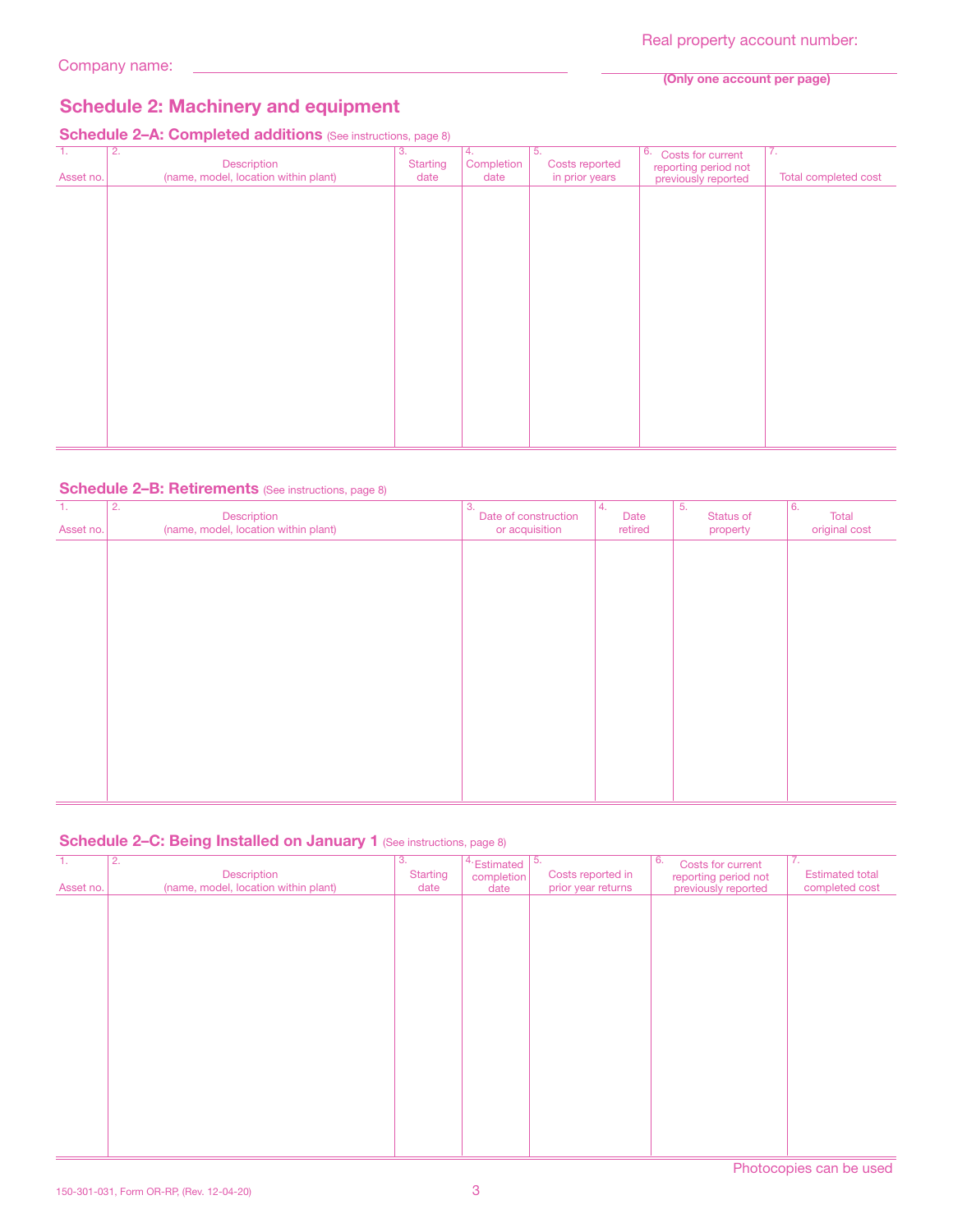# Other Schedules

Reporting period is January 1, 2020–December 31, 2020

Real property account number:

Company name:

(Only one account per page)

# Schedule 3: Land site development (See instructions, page 8)

|             |                       | $\sim$<br>$\sim$ |                       |                                             |                      |
|-------------|-----------------------|------------------|-----------------------|---------------------------------------------|----------------------|
| 1.          | 2.<br><b>Starting</b> | 3.<br>Completion | 14.<br>Costs reported | 5. Costs for current                        | 6.                   |
|             |                       |                  |                       |                                             |                      |
| Description | date                  | date             | in prior years        | reporting period not<br>previously reported | Total completed cost |
|             |                       |                  |                       |                                             |                      |
|             |                       |                  |                       |                                             |                      |
|             |                       |                  |                       |                                             |                      |
|             |                       |                  |                       |                                             |                      |
|             |                       |                  |                       |                                             |                      |
|             |                       |                  |                       |                                             |                      |
|             |                       |                  |                       |                                             |                      |
|             |                       |                  |                       |                                             |                      |
|             |                       |                  |                       |                                             |                      |
|             |                       |                  |                       |                                             |                      |
|             |                       |                  |                       |                                             |                      |
|             |                       |                  |                       |                                             |                      |
|             |                       |                  |                       |                                             |                      |
|             |                       |                  |                       |                                             |                      |
|             |                       |                  |                       |                                             |                      |
|             |                       |                  |                       |                                             |                      |
|             |                       |                  |                       |                                             |                      |
|             |                       |                  |                       |                                             |                      |
|             |                       |                  |                       |                                             |                      |
|             |                       |                  |                       |                                             |                      |
|             |                       |                  |                       |                                             |                      |
|             |                       |                  |                       |                                             |                      |
|             |                       |                  |                       |                                             |                      |

 $\_$  , and the set of the set of the set of the set of the set of the set of the set of the set of the set of the set of the set of the set of the set of the set of the set of the set of the set of the set of the set of th

## Environmental contamination

Has environmental contamination been found on this account?  $\Box$  Yes  $\Box$  No. What substance?

# Schedule 4: Real property equipment leased from or owned by others (See instructions, page 8)

Schedule 4-A: Completed additions (See instructions, page 8)

| 1.<br>Owner's name, address, and phone number | 2.<br>Description (include model year) | 3.<br>Yearly lease<br>amount | 4.<br>Original<br>lease date | 5.<br>Lease<br>expiration date | 6.<br>Original cost or<br>option to purchase<br>(when and amount) |
|-----------------------------------------------|----------------------------------------|------------------------------|------------------------------|--------------------------------|-------------------------------------------------------------------|
|                                               |                                        |                              |                              |                                |                                                                   |
|                                               |                                        |                              |                              |                                |                                                                   |
|                                               |                                        |                              |                              |                                |                                                                   |
|                                               |                                        |                              |                              |                                |                                                                   |
|                                               |                                        |                              |                              |                                |                                                                   |
|                                               |                                        |                              |                              |                                |                                                                   |

#### Schedule 4–B: Retirements (See instructions, page 8)

| $\mathbf{1}$ .<br>Owner's name, address, and phone number | 2.<br>Description (include model year) | 3.<br>Yearly lease<br>amount | 4.<br>Original<br>lease date | 5.<br>Lease<br>expiration date | 6.<br>Original cost or<br>option to purchase<br>(when and amount) |
|-----------------------------------------------------------|----------------------------------------|------------------------------|------------------------------|--------------------------------|-------------------------------------------------------------------|
|                                                           |                                        |                              |                              |                                |                                                                   |
|                                                           |                                        |                              |                              |                                |                                                                   |
|                                                           |                                        |                              |                              |                                |                                                                   |
|                                                           |                                        |                              |                              |                                |                                                                   |
|                                                           |                                        |                              |                              |                                |                                                                   |
|                                                           |                                        |                              |                              |                                |                                                                   |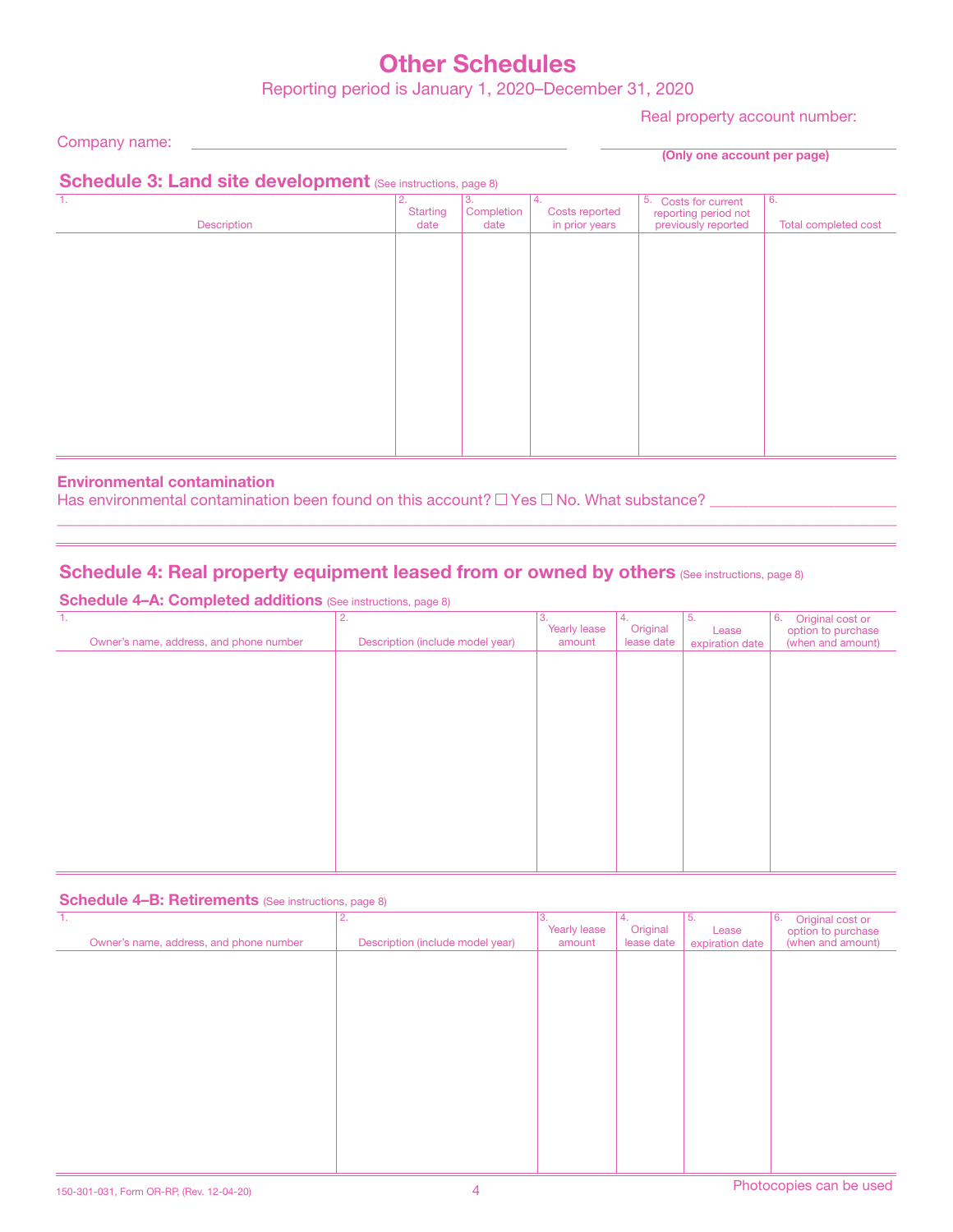# 2021 Enterprise Zone Schedules

You must complete an Enterprise Zone Schedule for each real property account that qualifies for an enterprise zone exemption. Include a copy of your completed *Oregon Enterprise Zone Tax Exemption* application.

Real property account number:

Company name:

# Schedule 5: Buildings and structures

## Schedule 5-A: Enterprise zone - Completed additions (See instructions, page 8)

| . .<br><b>Description</b> | <u>.</u><br><b>Starting</b><br>date | Completion<br>date | <b>Costs reported</b><br>in prior years | 5. Costs for current<br>reporting period not<br>previously reported | l 6.<br>Total completed cost |
|---------------------------|-------------------------------------|--------------------|-----------------------------------------|---------------------------------------------------------------------|------------------------------|
|                           |                                     |                    |                                         |                                                                     |                              |
|                           |                                     |                    |                                         |                                                                     |                              |

## Schedule 5-B: Enterprise zone - Retirements (See instructions, page 8)

| .<br>Description | z.<br>Date of construction<br>or acquisition | ು.<br>Date<br>retired | ٠.<br>Status of<br>property | 5.<br>Total<br>original cost |
|------------------|----------------------------------------------|-----------------------|-----------------------------|------------------------------|
|                  |                                              |                       |                             |                              |
|                  |                                              |                       |                             |                              |
|                  |                                              |                       |                             |                              |

## Real property account number:

# Schedule 5: Machinery and equipment

## Schedule 5-C: Enterprise zone-Completed additions (See instructions, page 8)

| Asset no. | <u>.</u><br>Description<br>(name, model, location within plant) | <b>Starting</b><br>date | Completion<br>date | Costs reported<br>in prior years | <b>Costs for current</b><br>16.<br>reporting period not<br>previously reported | $\sqrt{ }$<br>Total completed cost |
|-----------|-----------------------------------------------------------------|-------------------------|--------------------|----------------------------------|--------------------------------------------------------------------------------|------------------------------------|
|           |                                                                 |                         |                    |                                  |                                                                                |                                    |
|           |                                                                 |                         |                    |                                  |                                                                                |                                    |

#### Schedule 5–D: Enterprise zone – Retirements (See instructions, page 8)

| . .<br>Asset no. | $\sim$<br>Description<br>(name, model, company asset no., location within plant) | Date of construction<br>or acquisition | Date<br>retired | о.<br>Status of<br>property | $\mathbf{b}$ .<br>Total<br>original cost |
|------------------|----------------------------------------------------------------------------------|----------------------------------------|-----------------|-----------------------------|------------------------------------------|
|                  |                                                                                  |                                        |                 |                             |                                          |
|                  |                                                                                  |                                        |                 |                             |                                          |
|                  |                                                                                  |                                        |                 |                             |                                          |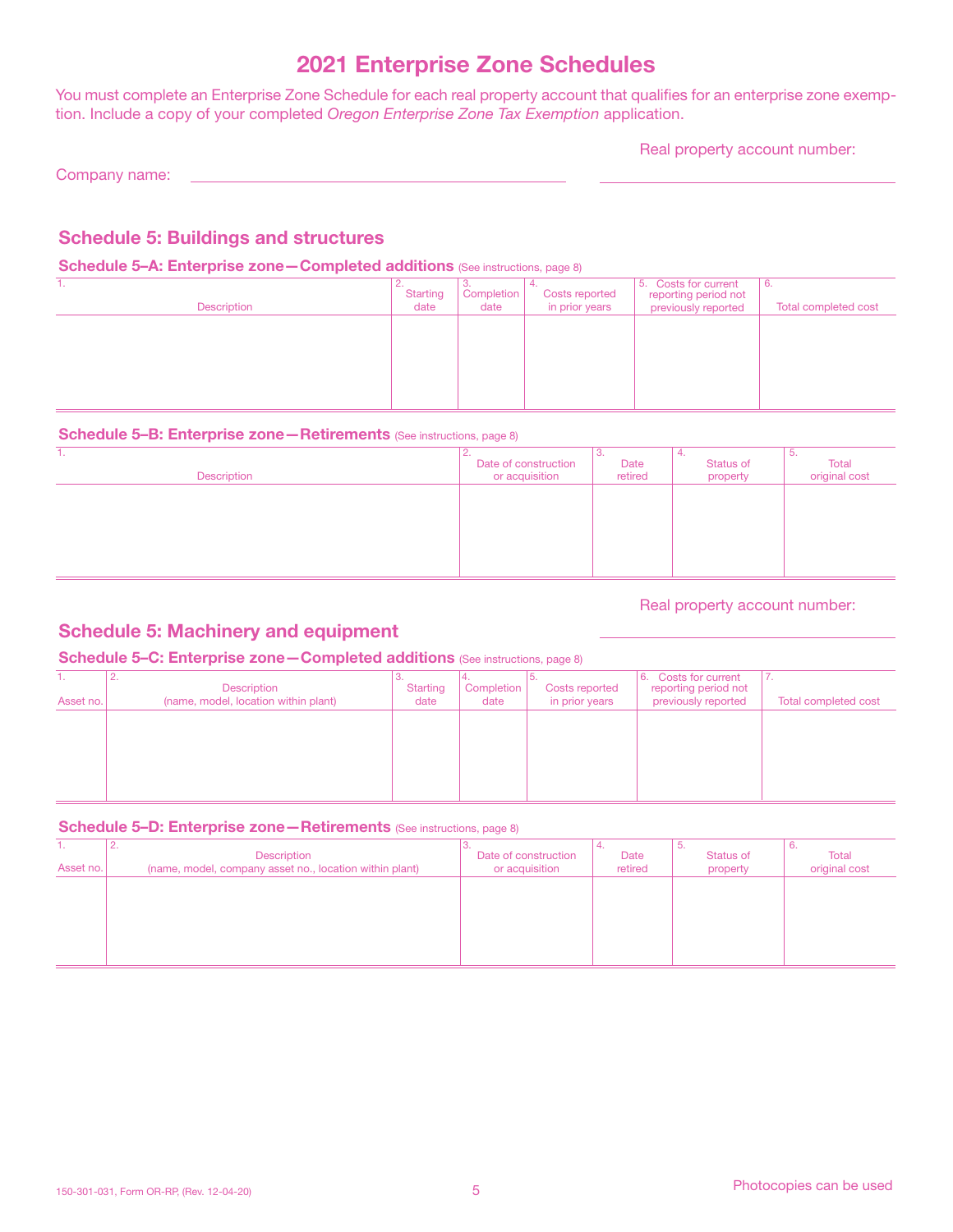# **Real property**

#### **Buildings, structures**

Include all building and structure costs, including excavation, floor, shell, interior and exterior finish, lighting, wiring and fixtures, plumbing, sprinkling systems, elevators, heating systems, ventilators, fire protection systems up to the dry valve including underground piping, valves, tanks, and foundations. Also include indirect costs such as interest during construction, engineering, and design costs.

Process piping, power wiring, and foundations for the machinery and equipment should be included with "Real property—Machinery and equipment."

#### **Yard improvements**

- Fences.
- Paving.
- Ponds.
- Railroad spurs on site.
- Retaining walls.
- Roads.
- Walks and curbs.
- Wharves and docks.
- Yard lighting.

#### **Machinery and equipment**

Include all costs for all process and manufacturing machinery and equipment that meets the definition of real property. Include power wiring, process piping, foundations, freight, engineering, etc.

### **307.010 Definition of real property and land.**

(1)(b) Real property includes: (A) the land itself, above or under water; (B) all buildings, structures, improvements, machinery, equipment or fixtures erected upon, above or affixed to the land[.]

#### **Examples:**

- Aerators.
- Bag machines.
- Banders.
- Barkers.
- Boilers.
- Chillers.
- Conveyors.
- Cranes. • Edgers.
- Furnaces.
- Grinders.
- Headrigs.
- Hoists.
- Hoppers.
- Knife sharpeners.
- Leak detectors.
- Shakers.
- Shredders.
- Sifters.
- Silencers.
- Sizers.
- Slicers.
- Sorters.
- Transfers.

**This list isn't complete.** If you have questions on other items, call the assessor's office.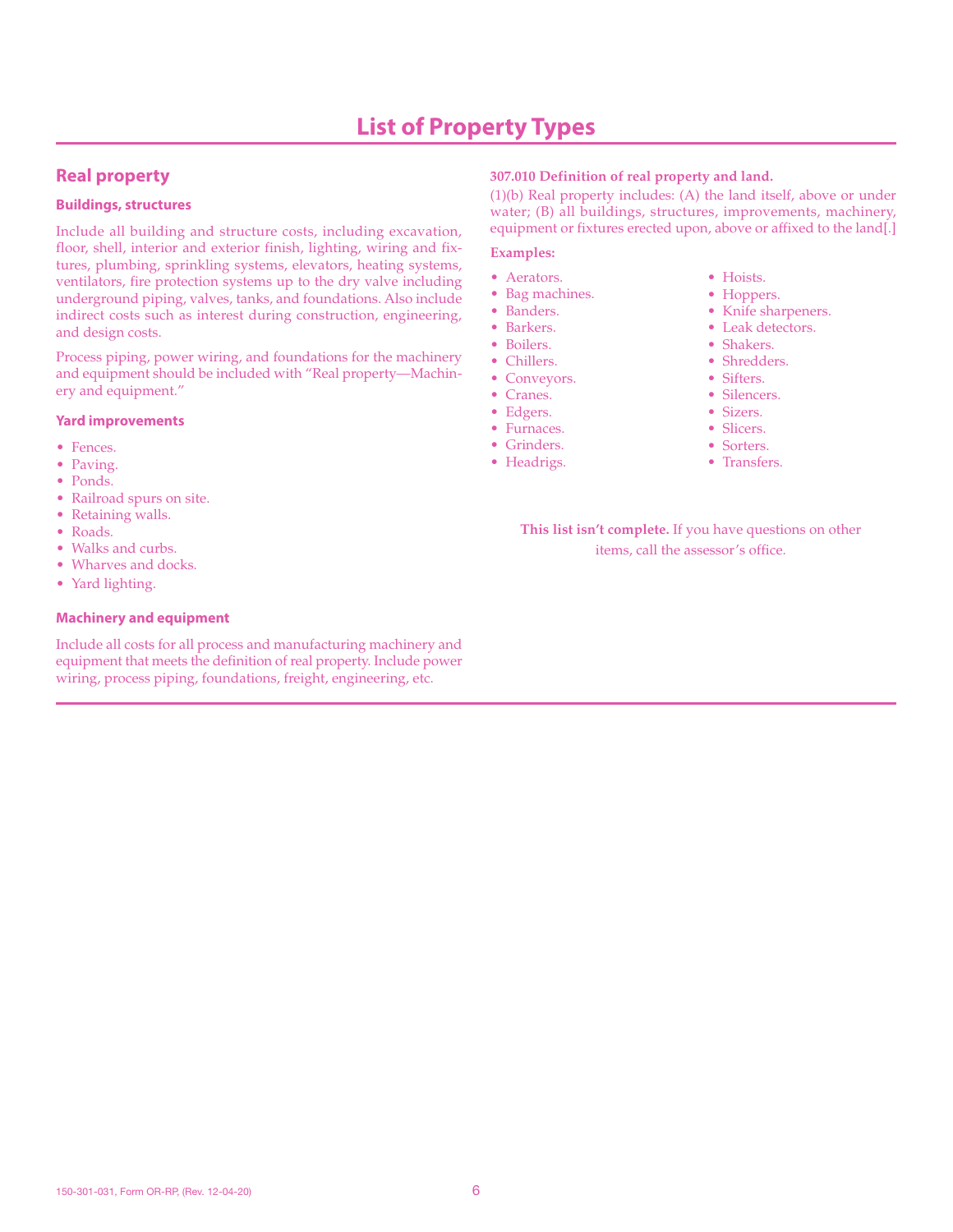# **Real Property Return General instructions**

#### — Read all instructions before completing return —

## **Oregon law**

The Real Property Return is authorized by Oregon law. It's used to determine the value of your real property. Its main purpose is to accurately account for all property on the site as of 1:00 a.m. on January 1, 2021.

You're required to report the information requested on this return. Oregon law (ORS 311.216 to 311.229) provides that property acquired during the reporting period and not reported on this return is presumed to be omitted property and subject to additional assessment. Also, when property is reported at understated costs, the understated cost amount is presumed to be omitted property subject to additional assessment.

A person may be convicted for filing false information. A fine of not more than \$1,000 or imprisonment for not more than one year, or both, may be imposed (ORS 308.990).

Your return is confidential to the assessing authorities and isn't public information. The penalty for disclosure is a \$6,250 fine or one year in jail, or both.

# **Filing deadlines**

Your return must be postmarked by March 15, 2021.

**Note:** Filing extensions are no longer available per enrolled House Bill 2484, Chapter 38, 2015 Laws, which amended ORS 308.290.

# **Penalty for late filing**

Failure to file this return by the March 15, 2021 deadline will subject the property owner to a late filing penalty (ORS 308.295). The penalty for late filing is \$1 for each \$1,000 (or fraction) of assessed value. This penalty shall not be less than \$10 and not more than \$250 (ORS 308.295).

# **Nonfiling penalty**

All property in your possession on this site must be reported on this return unless the property is mentioned in "What property not to report." Anyone who refuses or neglects to file a return with the intent to evade taxation is subject to a penalty of \$10 for each day the return is late until the return is filed (ORS 308.300). This return is subject to audit.

# **Correct reporting**

To complete this return, you must sign the taxpayer declaration, complete each schedule, and answer each question. You may write in "no," "none," or "see attachment" on the form. "Same as last year" isn't acceptable. You may supplement the return using an enclosed printed list. This list must include all the information requested on this form to report additions and retirements. Identify your enclosures with the correct account, code area, county, and schedule number.

All real property, except as otherwise provided by law, is subject to assessment and taxation in Oregon. You must report property in storage, noninventory property held for sale, property on site but not in service, and property on site before installation. Don't report the same property on another real property return.

150-301-031, Form OR-RP, (Rev. 12-04-20) 7 Report changes to taxable real property, including land development, buildings, structures, yard improvements, fixed machinery, and fixed equipment. For example, if a machine is attached to the land or a building by bolts, welds, cement, direct wiring, plumbing,

ducting, its own weight, or other methods, it's considered real property and should be reported.

# **Additional information required**

The following information must be submitted with this Real Property Return. Include additional pages with this information, if necessary.

- 1. Explain any major changes that occurred between January 1 and December 31 and that have affected the value of the site.
- 2. If there is site contamination that affects the value of the property and the site is listed with the Environmental Protection Agency or the Oregon Department of Environmental Quality (DEQ) or has had a verifiable release of a hazardous substance, provide the DEQ number (if listed with the DEQ) and a schedule of the cost of the planned remedial work [OAR 150-308-0270].
- 3. Are you applying for Cancellation of Assessment on Commercial Facilities under Construction (ORS 307.330)? If so, include a copy of that form (150-310-020) and file it with the county assessor by April 1, 2021. Include the exempt values on Schedules 1-A and 1-C.
- 4. Are the buildings and structures or land leased from another party? If yes, a separate return must be filed by or for the owner of the buildings and structures under the correct account number. If you're leasing a building, and you make leasehold improvements, report those improvements on Schedule 1 of this return. You don't have to file a separate return. Leased machinery and equipment is listed on Schedule 4.
- 5. Inform us of any corrections to the information on the cover page.
- 6. If someone other than an employee is acting as your agent for property tax purposes, include authorization in the form of a specific power of attorney.

# **Additional information you may provide**

Submit any other information that should be considered in determining the value of the property. For example, plant closures, scheduled liquidations, governmental requirements or restrictions, verifiable presence of toxic contamination, your opinion concerning the value contribution of the additions, your estimate of the asset lives, your lease agreement for leased property, income and expense information, and issues that may indicate economic or functional obsolescence.

You may qualify for an economic obsolescence adjustment to the value of your property if indicated by the above information. If this is the case, the county may ask for additional information.

## **What property not to report**

Don't report:

- The cost of raw land.
- Property that you reported on another 2021 industrial, real, or personal property return (for example, logging and construction equipment accounts not at this site).
- Property that is located outside of Oregon.
- Property used only for personal, nonbusiness use such as household goods and furniture, clothing, personal effects, tools, and equipment used exclusively in and around your home or in your hobby (ORS 307.190).
- Intangible personal property (ORS 307.020): Money held at interest, bonds, notes, shares of stock in corporations, business records,